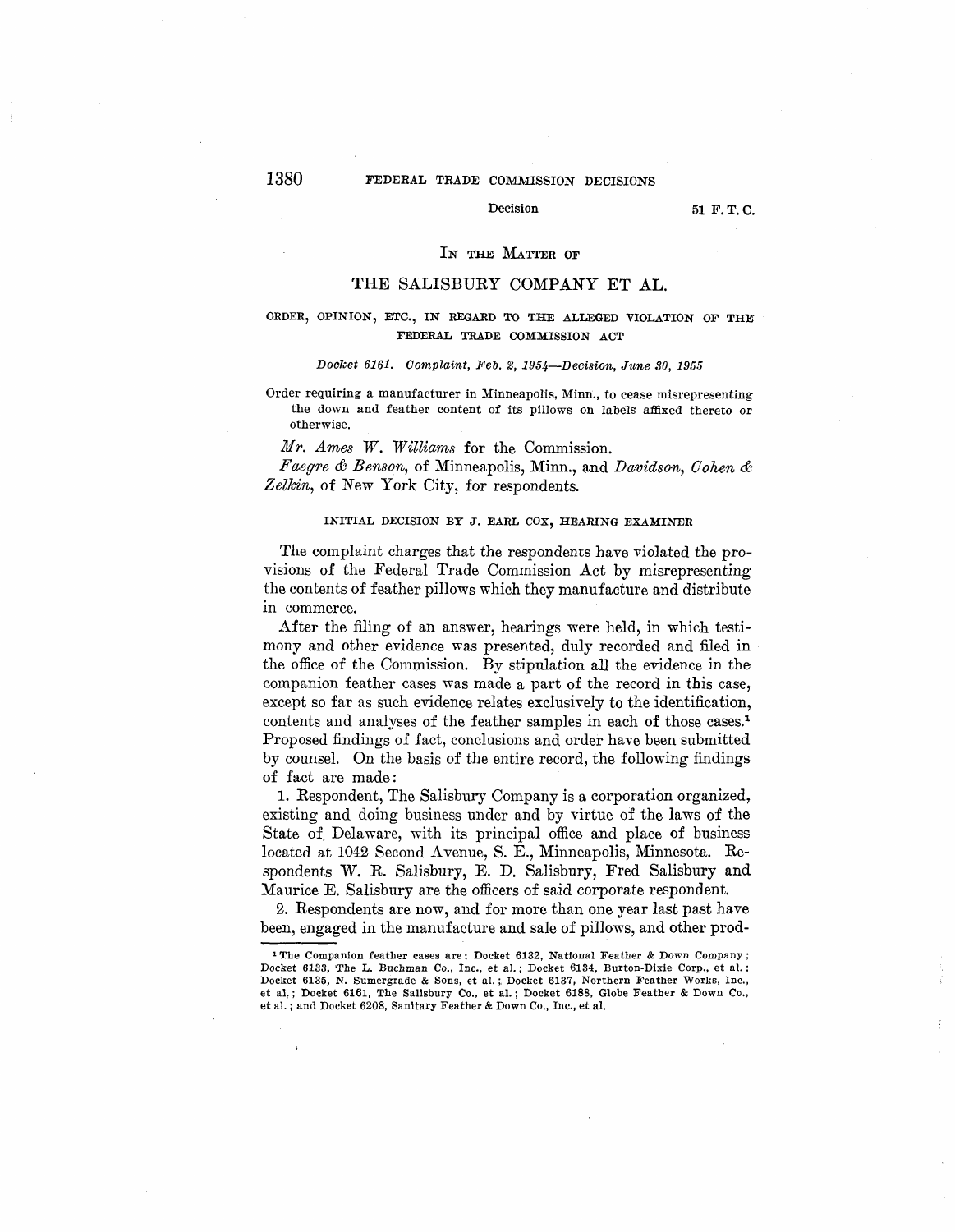ucts, designated as feather and down products, to dealers for resale to the public. Said respondents have caused and now cause said products, when sold, to be shipped from their place of business to purchasers thereof located in various other States of the United States.

Said respondents maintain, and at all times mentioned herein have maintained, a course of trade in said feather and down products, in commerce, among and between the various States of the United States.

3. In the course and conduct. of their aforesaid business, said respondents are now, and have been, in substantial competition in commerce with other corporations, and with firms, partnerships, and individuals engaged in the sale and distribution of feather and down products, including pillows.

4. In the course and conduct of their aforesaid business, respondents have caused labels to be affixed to certain of their pillows purporting to state and set out the kinds or types and proportions thereof of filling material contained therein. On these labels, respondents have made representations with respect to their pillows designated "Crown," as follows:

**All New** Material Consisting of Goose Feathers;

and with respect to their pillows designated "Royal Slumber":

## All New Material Consisting of Down;

and with respect to their pillows designated "Swan Down":

## All New Material Consisting of White Goose Down ;

and with respect to their pillows designated "Premium":

All New Material Consisting of 50% Goose Down and 50% Downy Feathers.

5. Through the use of the aforesaid statements, said respondents have represented that the filling material in the pillows designated 'Crown" is composed wholly of new goose feathers; that the filling material of the pillows designated "Royal Slumber" is composed wholly of new down; that the filling material of the pillows designated "Swan Down" is composed wholly of new white goose down; and that the filling material of the pillows designated "Premium" is composed of 50% new goose down and 50% new downy feathers.

6. Two pillows of each of the above-mentioned designations were procured by a representative of the Commission at the same time from the same retail dealer, and were introduced in evidence. The contents of these pillows were analyzed by an expert for the Commission; respondents made no analyses thereof. The analyses made by the Commission's expert showed as follows: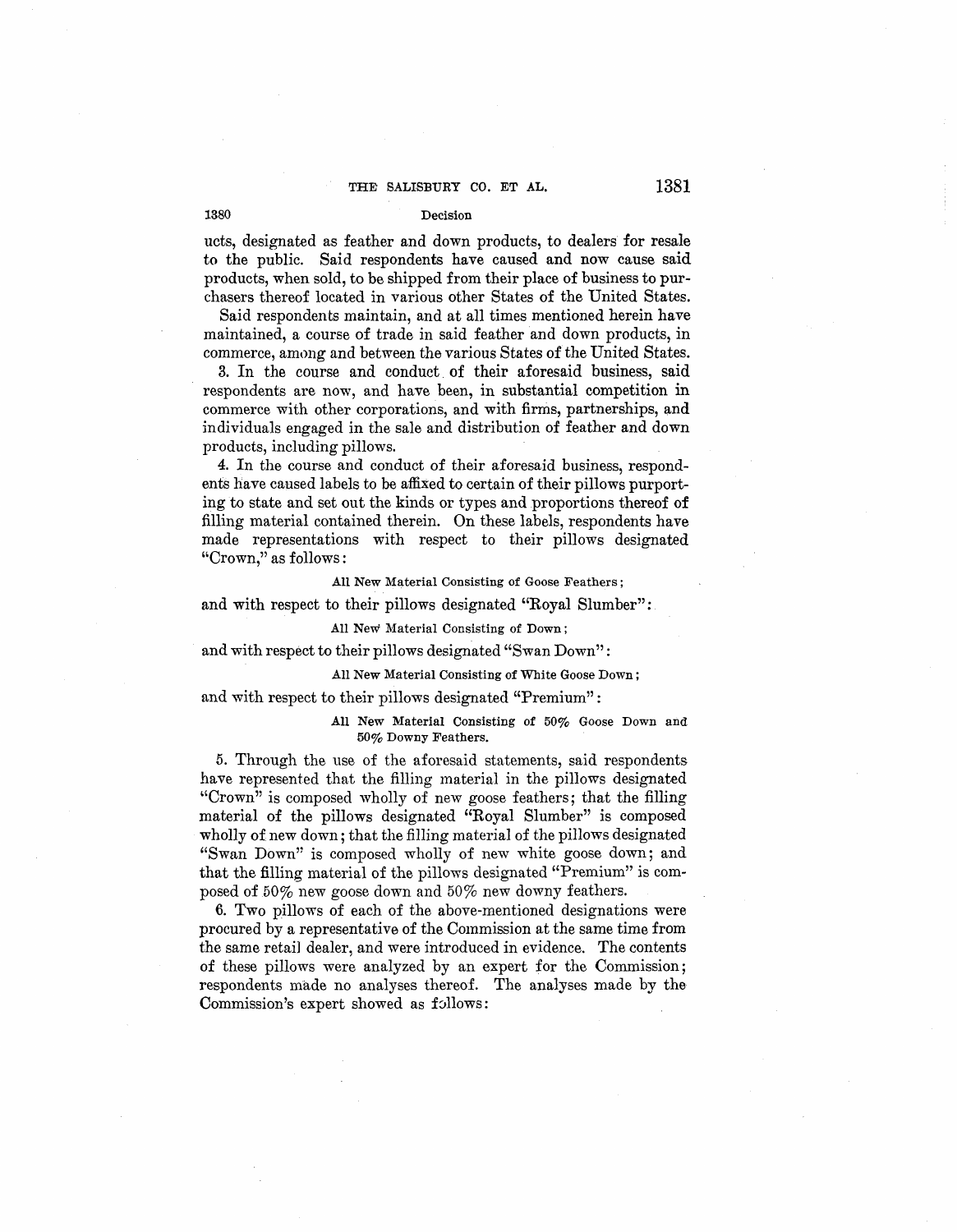# Decision 51 F. T. C.

## *Pillows designated "Crown"*

|                                                       | Pillow 1                                                            | Pillow 2                                                             | Computed                                                         |
|-------------------------------------------------------|---------------------------------------------------------------------|----------------------------------------------------------------------|------------------------------------------------------------------|
|                                                       | (by weight)                                                         | (by weight)                                                          | average                                                          |
| Down.<br>Chicken feathers.<br>Duck feathers<br>Fiber. | Percent<br>7. 7<br>19.8<br>9.4<br>18.1<br>5.2<br>1.4<br>35.4<br>3.0 | Percent<br>4.4<br>21.2<br>14.2<br>10.9<br>3.1<br>None<br>43.7<br>2.5 | Percent<br>5.55<br>20.5<br>11.8<br>14.5<br>4.15<br>39.55<br>2.75 |
| Amount analyzed.                                      | Grams                                                               | <b>Grams</b>                                                         |                                                                  |
| ------------------------------------                  | 4.531                                                               | 5.375                                                                |                                                                  |

Pillows designated "Royal Slumber"

| Percent<br>70.0<br>19.0<br>7.0<br>2.6<br>1.4 | Percent<br>68.0<br>17.4<br>8.3<br>5.3<br>1. 0 | Percent<br>69.0<br>18.2<br>7.65<br>3.95 |
|----------------------------------------------|-----------------------------------------------|-----------------------------------------|
| Grams<br>3.483                               | Grams<br>3.363                                |                                         |

# *Pillows designated "Swan Down"*

| $Pith$ and scale | Percent<br>.74.3<br>15.6<br>8.0<br>2.1 | Percent<br>67.9<br>18.7<br>11.2<br>2.2 | Percent<br>71.1<br>17.15<br>9.6<br>2.15 |
|------------------|----------------------------------------|----------------------------------------|-----------------------------------------|
|                  | Grams<br>3.2490                        | Grams<br>3.270                         |                                         |

#### *Pillows designated "Premium"*

| Percent<br>27.7<br>23.4<br>17.4<br>9.4<br>1.6<br>. 9<br>18.1<br>1.5 | Percent<br>23.3<br>24.3<br>10.4<br>9. 3<br>0.7<br>None<br>30.4<br>1.6 | Percent<br>25.5<br>23.85<br>13.9<br>9.35<br>1.15<br>.45<br>24.25<br>1.55 |
|---------------------------------------------------------------------|-----------------------------------------------------------------------|--------------------------------------------------------------------------|
| Grams<br>4.900                                                      | Grams<br>5.173                                                        |                                                                          |

*7.* In determining whether or not the representations as to the pillow contents are false within the meaning of the Act, it is helpful to have an understanding of the manufacturing methods used in the feather industry.

(1) In general, three sources of feather supplies are or have been available: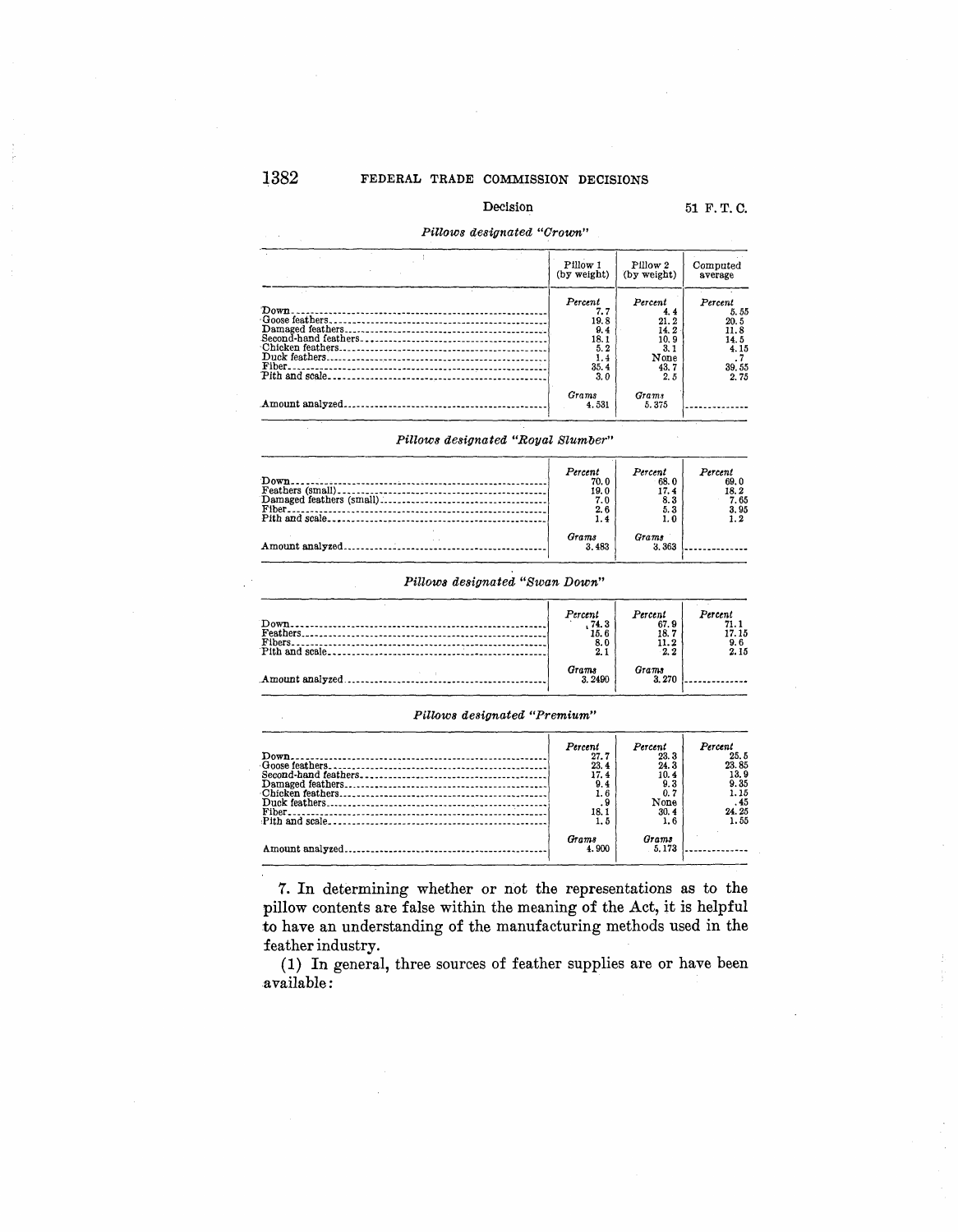## (a) *The American Source*

First, there are the domestic feathers, which ordinarily are properly labeled, but are not available in sufficient quantities to meet the industry's requirements.

## (b) *The European Source*

Second, there is the European source of supply from which feathers are procured, but from this source it is impossible to get unadulterated, new stock, because of a common practice of mixing second-hand feathers with new. European feathers are purchased on the basis of samples, and each manufacturer must judge from these samples the quality and type of feathers available to him.

## (c) *The Oriental Source*

The third source is the Orient, from which adequate supplies may be had; but in the Orient there is no careful sorting, and a bale of feathers purchased as goose feathers may contain substantial quantities of duck or chicken feathers. These feathers are usually purchased through importers and commission merchants who submit offers to manufacturers. A typical offer will show as available for purchase by respondents or other pillow manufacturers 100 bales of 200 pounds each at 90¢ per pound, the feathers being Formosan grey goose feathers, 90% clean, maximum 20% duck feathers, 5% chicken feathers, 3% quills, minimum 30% down. Oriental feathers are purchased on the basis of these representations, without sampling.

 $(2)$  After raw feathers are procured by the manufacturer they are thoroughly washed, dried and fluffed up. Then they are sorted by means of a machine which separates the various constituents of the feather bulk by a blowing or suction process. The feathers are put through the sorting machine in lots of fifty pounds. The down, being lighter, is more readily blown over the baffie in the sorting machine, and passes into its particular bin or container. Then follow the downy-type feathers, and the various other feathers, in appropriate classifications according to weight or specific gravity, each into a specially prepared container. By this process it is reasonably practical to segregate a high percentage of down, but in down, as in the other classifications, there are always some feathers which are inappropriate to the paritcular classification. In the down-type feather receptacle will be some pure down and some heavier-type feathers. Similar discrepancies will occur in each of the other classifications.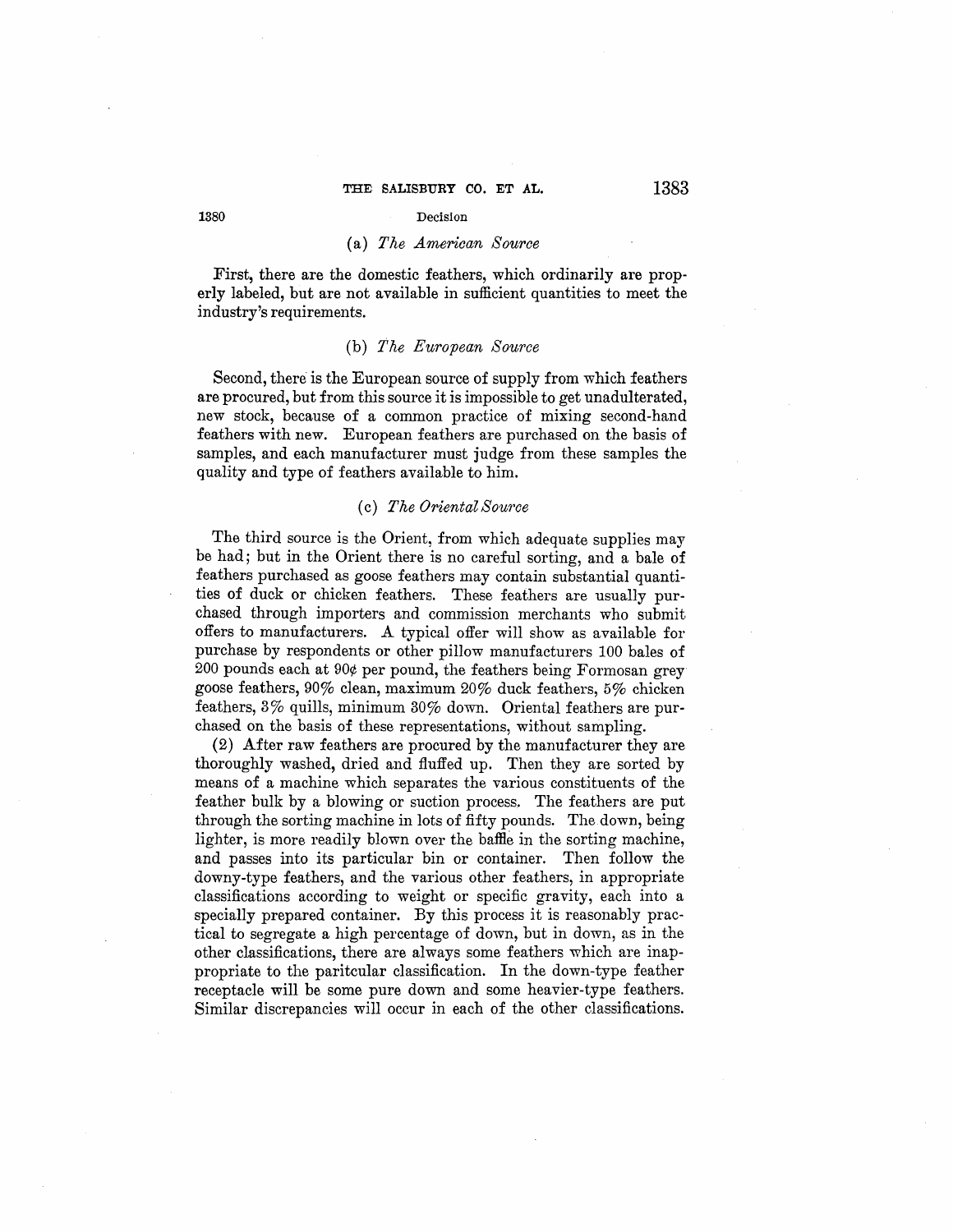#### Decision 51 F. T. C.

It is impossible to separate feathers according to type of fowl or to remove inferior or second-hand feathers. The only possible separations are those which can be obtained by the application of the principles of specific gravity. Feathers of the same degree of lightness will go over the baffie at the same time, irrespective of the kind of fowl from which they may have been plucked, or whether they are new or used.

(3) The down and feathers thus sorted and placed in separate containers have no uniformity or homogeneity; the heavier feathers will . be at the bottom, the down at the top of each container. Although there be a vigorous agitation of the feathers and down in a storage bin, the resulting mixture will at no time be of uniform content throughout, and no mixture of feathers and down is or will remain uniform or constant throughout its bulk. When a pillow order is to be made up, the manufacturer puts into the filling bin the number of bags of each type of feather requisite to obtain the desired mixture. The filling bins usually are approximately 5 x 10 x 12 feet in size, and hold up *to* 350 or 400 pounds of feathers. Two or three hundred pairs of pillows may be filled out of one mixture, and it is not unusual for a manufacturer to fill from twelve to fourteen hundred pairs of pillows during a day.

(4) During the filling process, the feathers are agitated by means of wooden forks, and the pillows are filled by suction. The proportion of down and feathers that go into each pillow depends partly, of course, upon the filling-bin mixture, but also to a large extent upon what part of the bin the filling suction reaches. Even with the exercise of the greatest care, pillows filled from the same bin will vary in con-1ent. Those being filled from the bottom of the bin will contain the heavier feathers, and the greater amounts of pith, scale, and other extraneous matter. The exact amount or proportion of down and feathers going into any particular pillow cannot be controlled by mechanical means. The expert whose testimony was presented in support of the complaint stated that the contents of pillows filled from the same bin will vary as much as 30%; that the same percentage will not be found in any two pillows; that the mixture in each pillow will vary from the mixture in the filling bin; that if any one pillow should contain exactly the same percentage of feathers and down as that originally placed in the filling bin, it would be pure accident; and that the closest practical indication of the contents of a pillow product of a manufacturer and the correctness of its labeling will result if several different pillows are sampled, preferably pillows obtained at different times and places.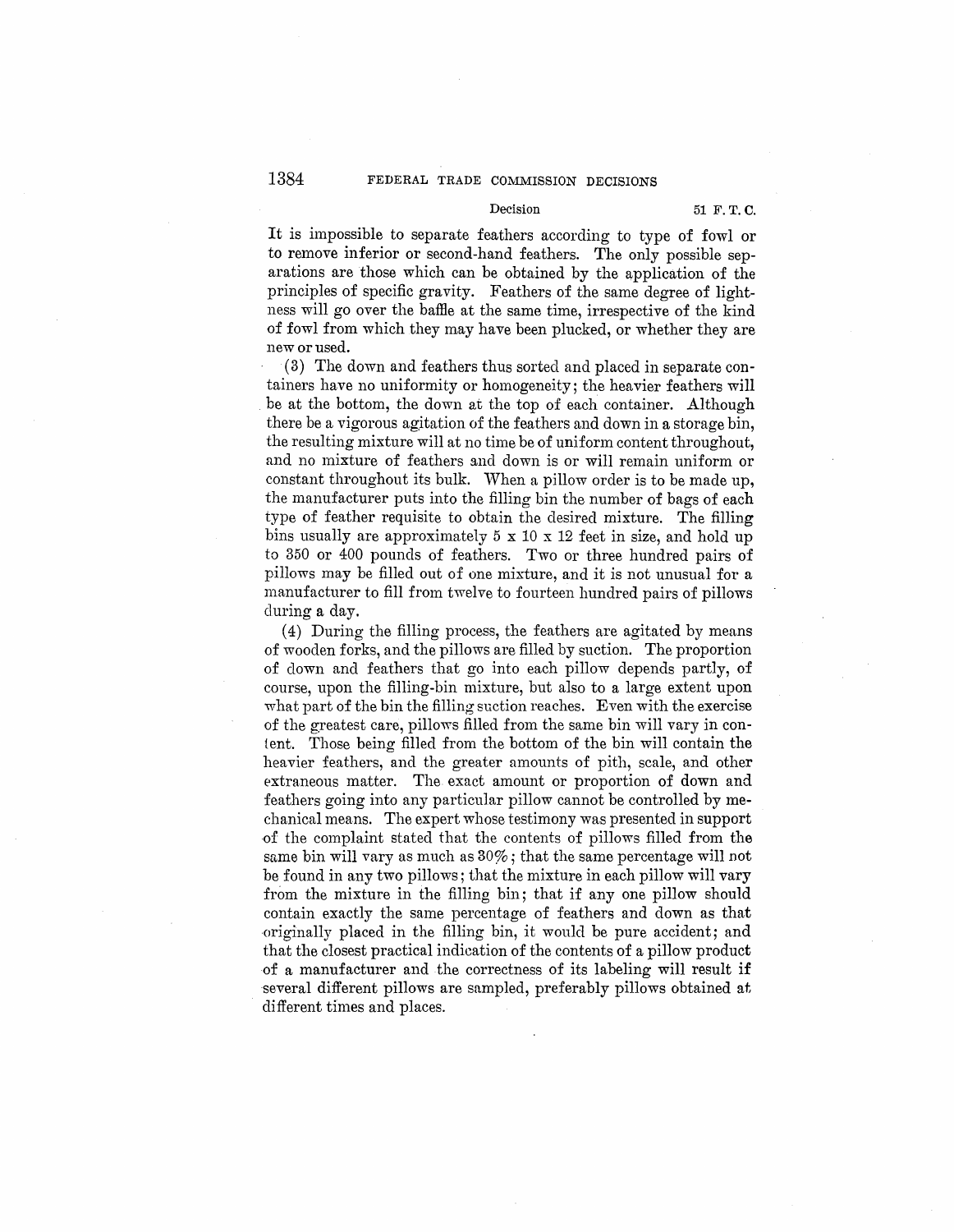(5) The same difficulties arise in analyzing the contents of a single pillow. Except by pure accident, no two samples will have the same content; so there is no sure or positive method of measuring the contents of feather pillows with scientific accuracy, other than by taking all of the content out of the pillow and separating it into its component elements, then weighing each element. Such a process is so completely impractical that, usually, a test is made by opening the pillow-ticking and taking samples from three different portions of the pillow. These samples are thoroughly mixed and a smaller testing sample, of which the analysis is to be made, is taken from this mixture. The expert who testified in support of the complaint selected three samples from the opening by inserting his hand and reaching to different portions of the pillow. The average sample for analysis weighed approximately 3 grams, representing between  $\frac{1}{4}$  and  $\frac{1}{2}$  of 1% of the contents of a pillow, and the appearance of a single heavy feather in a sample of this size would make as much as 4% difference in the final result. This method is far from satisfactory, and the resulting percentages are not conclusive.

(6) The crushing or curling process is a manner of giving a twist or curl to landfowl feathers, such as chicken and turkey, to increase their resiliency and tend to prevent their matting, and thus improve their quality for use as pillow-filling material. The same process is applied to waterfowl quill feathers (that is, feathers from the wings and tails of ducks and geese), which otherwise would not be suitable for pillow-filling material. A considerable amount of fiber, pith and scale result from the crushing, and are carried over into the filling mixture. As to utility, crushed landfowl feathers are better than crushed waterfowl feathers, and crushed turkey feathers are better than crushed chicken feathers.

The mixture of crushed feathers is made by weighing out the proper proportions of the various kinds of crushed feathers that are to be mixed, and taking alternate handfuls of feathers from the separate. -containers and throwing these into the hopper of the curling or crushing machine. Because of the nature of these larger feathers, they frequently go through the hopper in lumps, so that it is impossible to get a mixture with any degree of homogeneity. Despite agitation in mixing, slugs of chicken or turkey feathers and slugs of quill feathers will get into the pillows without ever being separated or mixed. The label "Crushed Feathers," showing the types of feathers used, can indicate no more than that the mixture was made from the types or kinds of feathers stated on the label.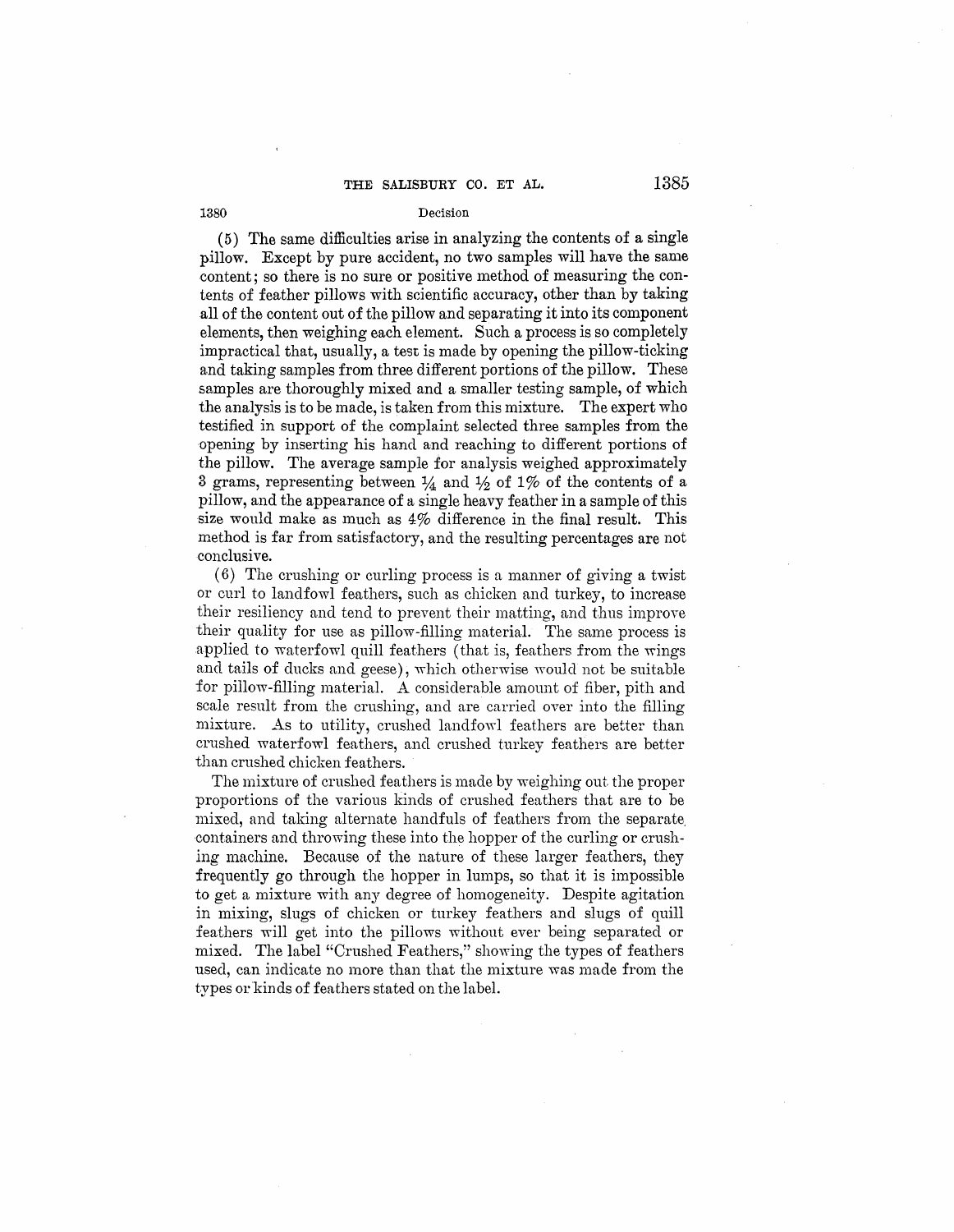#### Decision 51 F. T. C.

It is impossible to separate and analyze crushed feathers accurately. A pillow filled with crushed feathers is the cheapest product of theindustry, and in the minds of the general public, there is very little distinction among the various kinds of crushed feathers, whether goose, duck, chicken or turkey. The expert who testified in support of the complaint indicated that pillows filled with crushed feathers are the least desirable of all pillows, and are the lowest class of pillows. on the market. In his opinion, it is impractical to attempt to distinguish between the various types of crushed feathers in any batch of such pillows, and he suggested during the course of his tests for the· Commission that no further pillows filled with crushed feathers be sent to him for analysis.

(7) On the basis of the foregoing, the conclusion is inescapable· that as a practical matter, the contents of feather pillows cannot be accurately labeled. In fact, to require accurate labeling as to content, of a product such as feather pillows, which, by nature, vary constantly and at random in content, is to require an impossibility. No manufacturer of feather pillows could comply with such a requirement except by analyzing the filling of each pillow individually.. Obviously that is an impossible task. Incidentally, it points up the dangers involved in attempting to reach a conclusion as to pillow content on the basis of testing two pillows out of a batch that may have included one hundred or two hundred pairs of pillows.

(8) Despite these facts, however, some 28 States have labeling requirements with which pillow manufacturers must comply; and the Federal Trade Commission, on April 26, 1951, promulgated Trade· Practice Rules for the Feather and Down Products Industry, which undertake to interpret the Act and express the Commission's policy with respect to the practices complained of in this proceeding. Although these Rules are not binding upon the hearing examiner, they should be given careful consideration in applying the law to the facts of this proceeding. The pertinent parts of those Rules applicable thereto are as follows :

## RULE 3-IDENTIFICATION AND DISCLOSURE OF KIND AND TYPF OF FILLING MATERIAL IN INDUSTRY PRODUCTS

I. In the sale, offering for sale, or distribution of industry products, it is an unfair trade practice to misrepresent or deceptively conceal the identity of the kind or type of filling material contained in any of such products, or of the kinds or types, and proportions of each, when the filling material is a mixture of more than one kind or type. Such identification and disclosure shall be made by tag or label securely affixed to the outside covering of each product and in invoices and all advertising and trade promotional literature relating to the product; and when the filling material is a mixture of more than one kind or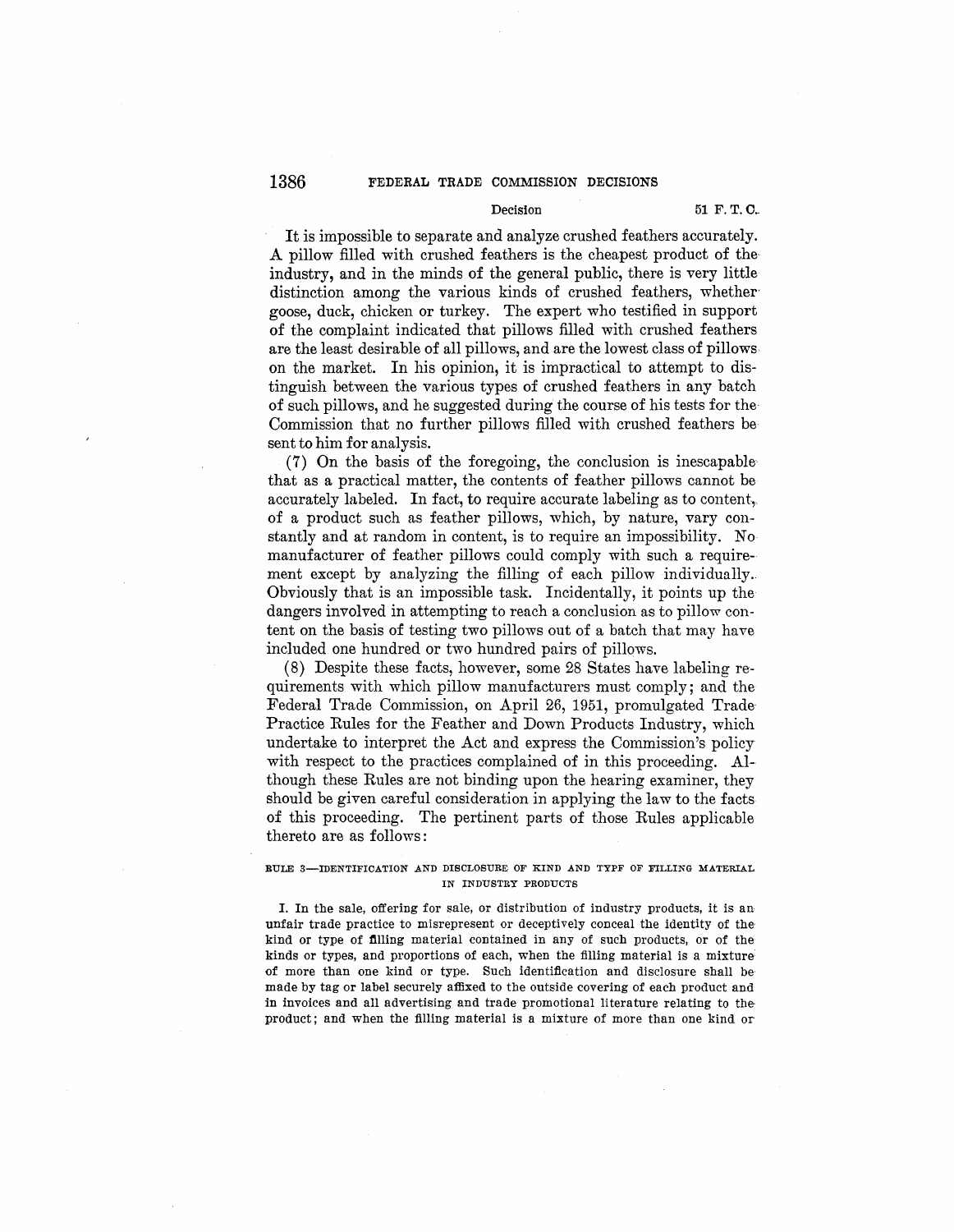## "1380 Decision

type, each kind and type shall either be listed in the order of its predominance by weight, or be listed with an accompanying disclosure of the fraction or percentage by weight of the entire mixture which it represents.

II. Identification of the kind and type of feather and down stock by use of any of the terms listed and defined below will be considered proper when in accord with the definition set forth for such term:

#### Definitions:

(a) Down: The undercoating of waterfowl, consisting of clusters of the light, fluffy filaments growing from one quill point, but without any quill shaft.

(b) Down fiber: The barbs of down plumes separated from the quill points.

(c) Waterfowl feathers: Goose feathers, duck feathers, or any mixture of goose and duck feathers.

(d) Feathers (or Natural Feathers): Bird or fowl plumage having quill shafts and barbs and which has not been processed in any manner other than by washing, dusting, and sterilizing.

(e) Quill feathers (or Quills): Wing feathers or tail feathers or any mixture of wing and tail feathers.

(1) Crushed feathers: Feathers which have been processed by a crushing or curling machine which has changed the original form of the feathers without removing the quill.

• \* \* • \* • •  $(h)$  Feather fiber: The barbs of feathers which have been completely separated from the quill shaft and any aftershaft and which are in nowise joined or attached to each other.

\* \* \* \* \* • • (j) Damaged feathers: Feathers, other than crushed, chopped, or stripped,

which are broken, damaged by insects, or otherwise materially injured.

III. Tolerance: (a) Subject to the restrictions and limitations hereinafter set forth, the filling material of an industry product may be represented as being of but one kind or type when 85% of the weight of all filling material contained in the product is of the represented kind or type; or may be represented as being of a mixture of two or more kinds or types with accompanying disclosure of a fraction or percentage of the weight of the entire mixture represented by each if the fraction or percentage shown is not at variance with the actual proportion of the weight of the entire mixture represented by each such kind or type by more than 15% of the stated fraction or percentage. (The tolerance provided for in this paragraph III is to be understood as being an allowance for error and as not embracing any intentional adulteration.)

#### Limitations and Restrictions

(b) When the filling material of an industry product is represented, directly or indirectly, as being wholly of down, any proportion within the tolerance percentage provided for in  $(a)$  above which is not down shall consist principally of down fiber and/or small, light, and fluffy waterfowl feathers, shall contain no quill feathers, crushed feathers, or chopped feathers, and shall not contain damaged feathers, quill pith, quill fragments, trash, or any matter foreign to feather and down stock **in** excess of 2% by weight of the filling material contained in the product, or which in the aggregate exceeds 5% of such weight.

\* \* \* \* • •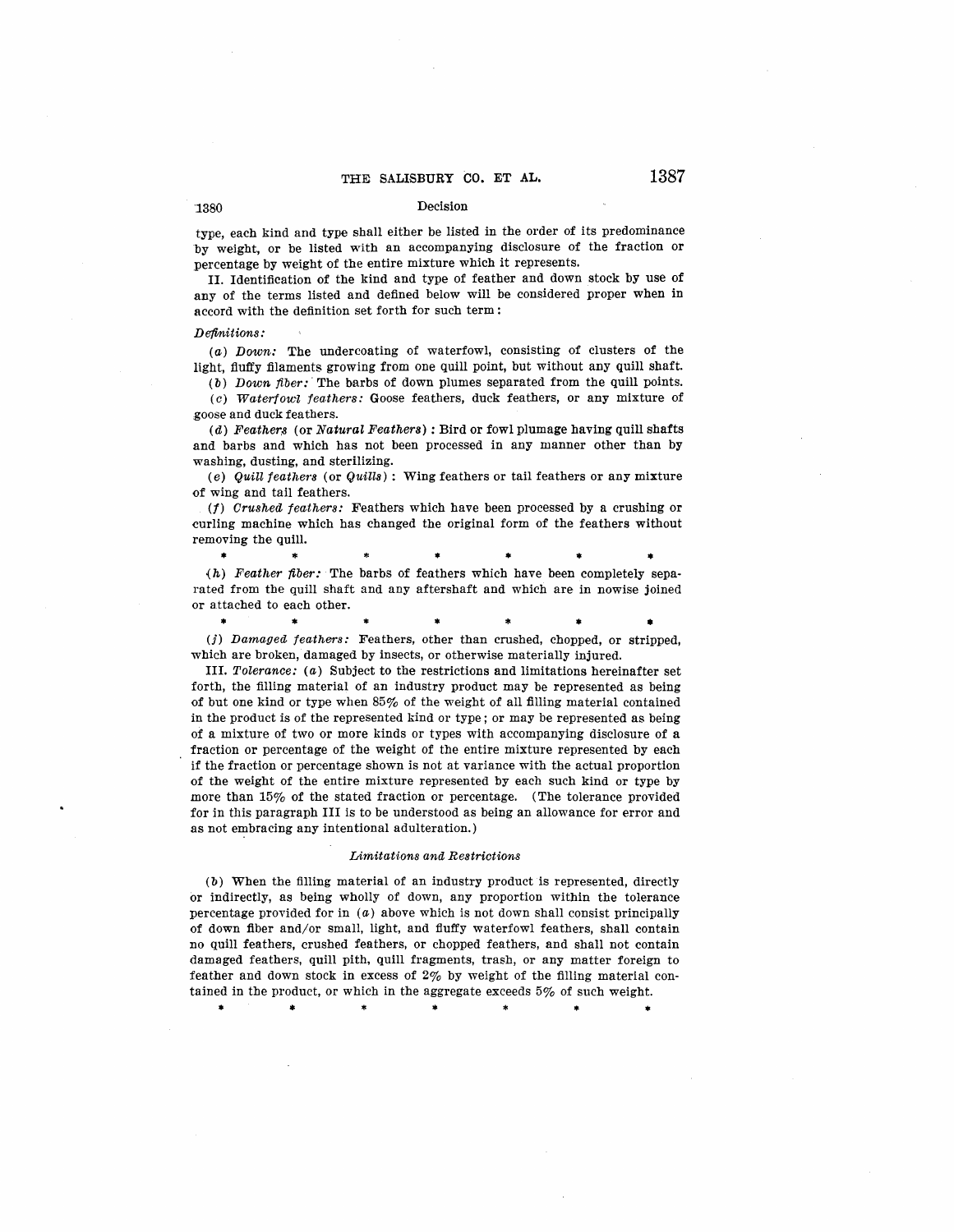## 1388 FEDERAL TRADE COMMISSION DECISIONS

#### Decision 51 F. T. C.

 $(e)$  When the filling material of an industry product is represented, directly or indirectly, as being wholly of a mixture of down and feathers, or of down and more than one kind or type of feathers, or of feathers of more than one kind or type, any proportion, or the aggregate of any proportions, of the filling material of the product at variance with the representation, but within the tolerance percentage provided for in  $(a)$  above, shall not contain quill pith, quill fragments, trash, or any matter foreign to feather and down stock in excess of 2% by weight of the filling material in the product or which in the aggregate exceeds 5% of such weight; and, unless noncleceptively disclosed in the representation, not in excess of  $5\%$  by weight of the filling material of the product shall consist of crushed feathers, chopped feathers, quill feathers, or damaged feathers.

Note.-It is the consensus of the industry that determination as to whether any representation is violative of the provisions of this Rule should be based on an average of the results of tests of at least two products of the same type when same are readily available for testing, \* \* \*.

#### RULE 5-SECOND-HAND FEATHERS, DOWN, AND OTHER COMPONENTS

To offer for sale, sell, or distribute any industry product containing any component which has previously been used in any product, or used for any purpose, without clearly disclosing that fact in describing, advertising, labeling, invoicing and selling such product, and in all representations concerning the product, is an unfair trade practice. It is likewise an unfair trade practice to misrepresent or deceptively conceal the type, kind, or amount of such components, or to use with reference to said products descriptive words, phrases, labels, or other representations which have the capacity and tendency or effect of misleading or deceiving purchasers or prospective purchasers concerning the effect on said material of such prior use or concerning the type, extent, method, or effect of any reprocessing, renovation, or resterilization of such material.

The Rules further provide that samples of equal weight and size be drawn from at least three different locations in the product; that such samples be thoroughly mixed; and that a test be made of not less than 3 grams of the mixture. Application of the law and a reasonable interpretation of these Rules to the facts of this proceeding results in the following :

#### *0 onclusions :*

I. The test procedures adopted and followed by the expert who made the analyses of the pillow contents in this proceeding comply with the Trade Practice Rules.

II. The complaint charges that the respondents' representations as to the contents of their "Crown" pillows are false and deceptive in that "Crown" pillows contain substantial quantities of material other than new goose feathers, whereas the labels on these pillows represent that they contain all new goose feathers. This charge has been sustained beyond doubt by reliable, probative and substantial evidence.

Respondents submitted no evidence of any tests as to the contents of their pillows. An average of the two analyses made by the expert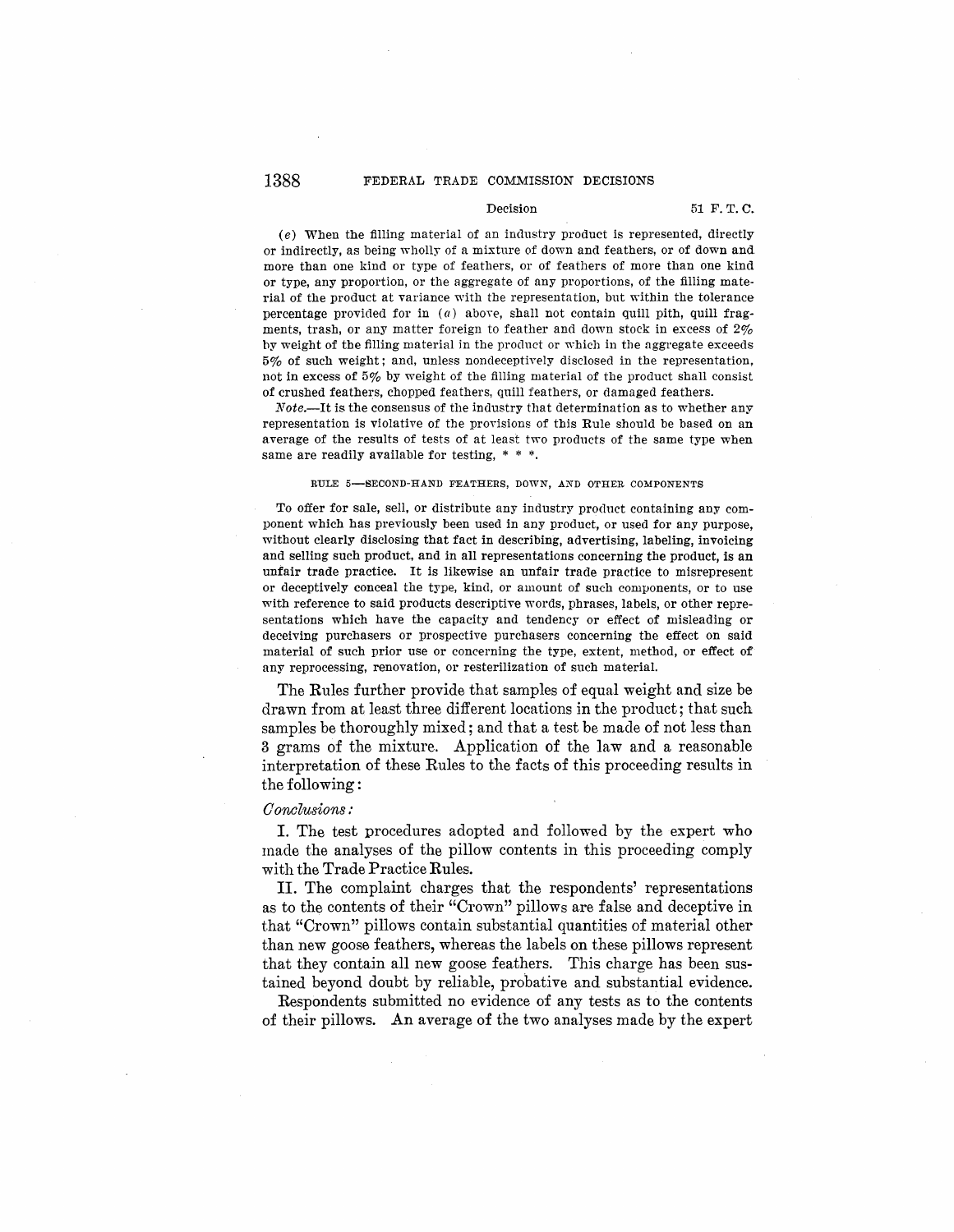whose testimony was presented to support the charges contained in the complaint shows that besides new goose feathers these pillows contained, among other elements, 14.5% second-hand feathers, 39.55% fiber, and  $11.8\%$  damaged feathers; the total goose-feather content which could clearly be considered new was 20.5%. Respondents' representations were, clearly, false and deceptive.

III. As to respondents' pillows designated "Royal Slumber," which were labeled as containing all new down, the average of the two analyses made by the expert whose testimony was presented to support the charges contained in the complaint shows that these pillows contained, in addition to 69% down, 18.2% small feathers and 7.65% damaged small feathers, with 3.95% fiber and 1.2% pith and scale. Ignoring these latter two components, there was a total of  $25.85\%$  small-feather content.

The reliable, probative and substantial evidence establishes the fact that these pillows were mislabeled, and that respondents' representations with respect to them were false and deceptive.

IV. As to respondents' pillows designated "Swan Down," which were labeled as containing all new white goose down, the average of the two analyses made by the expert whose testimony was presented to support the charges contained in the complaint shows that these pillows contained, in addition to  $71.1\%$  down,  $17.15\%$  feathers,  $9.6\%$ fibers and  $2.15\%$  pith and scale.

The reliable, probative and substantial evidence establishes the fact that these pillows were mislabeled, and that respondents' representations with respect to them were false and deceptive.

V. Respondents' pillows designated "Premium" were labeled as containing all new material consisting of 50% goose down and 50% downy feathers. The complaint charges that these representations were false and misleading in that these pillows contained substantially less than  $50\%$  of each of these elements, and that the pillows contained second-hand filling materials not disclosed on the labels.

The average of the two analyses made by the expert whose testimony was presented to support the charges contained in the complaint shows down content of these pillows to be 25.5%, goose feathers content 23.85%, damaged-feather content 9.35%, second-hand-feather content 13.9%, with 24.25% fiber and small percentages of chicken feathers, duck feathers, and pith and scale.

The down content is clearly below the represented amount; the record shows that it would be improper to consider the  $24.25\%$  fiber as down. Even if damaged feathers were considered as new goose feathers, which is unrealistic, the total goose feather content would be only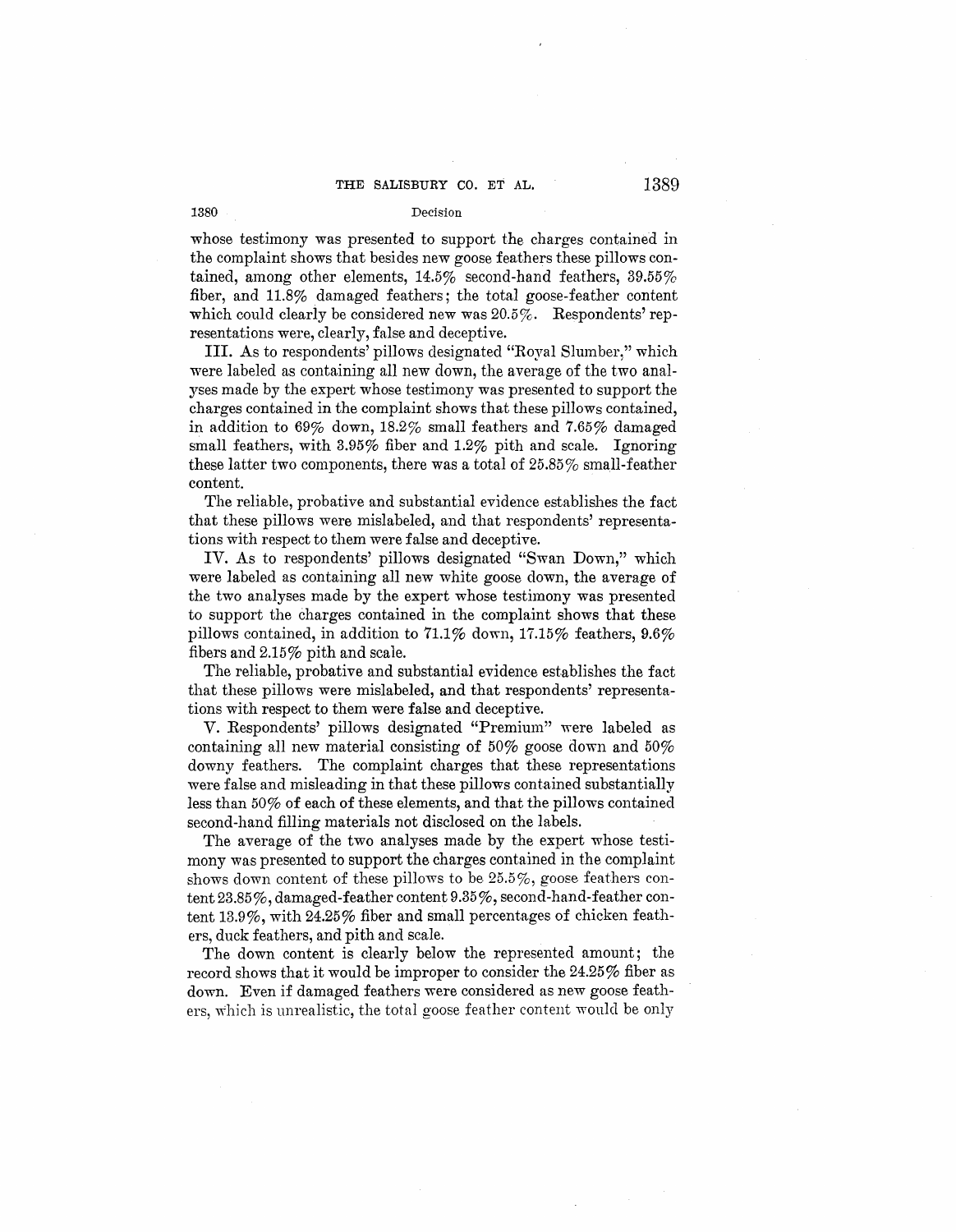33.20%, which is still substantially less than the label representation of 50% goose feather content.

Likewise, the 13.9% of second-hand feather content is substantial, but is not indicated on the label.

The reliable, probative and substantial evidence establishes the fact that these pillows were mislabeled, and that respondents' representations with respect to them were false and deceptive.

VI. The reliable, probative and substantial evidence does not establish that the four respondents, **W.R.** Salisbury, E. D. Salisbury, Fred Salisbury and Maurice E. Salisbury, as individuals, direct and dominate the policies, acts, practices and business affairs of the corporate respondent; hence the complaint should be dismissed as to them as individuals. As officers of the corporate respondent, they cannot escape responsibility.

VII. The labeling and representations hereinabove found to be false ( conclusions II, III, IV and V, above) constitute unfair trade practices; are to the prejudice and injury of the public; and constitute unfair and deceptive acts and practices and unfair methods of competition in commerce.

VIII. The use by respondents of the false and misleading statements on the labels affixed to their pillows has had and now has the tendency and capacity to mislead and deceive dealers and the purchasing public into the erroneous and mistaken belief that such statements are true, and to induce the purchase of substantial quantities of their said pillows because of such erroneous and mistaken belief.

IX. This proceeding is found to be in the public interest, and the following order is found to be justified :

*It is ordered,* That respondents The Salisbury Company, a corporation, W.R. Salisbury, E. D. Salisbury, Fred Salisbury and Maurice E. Salisbury, the officers of said corporate respondent, and their representatives, agents and employees, directly or through any corporate or other device, in connection with the offering for sale, sale or distribution in commerce, as "commerce" is defined in the Federal Trade Commission Act, of feather pillows or other feather and down products, do forthwith cease and desist from misrepresenting in any manner, or by any means, directly or by implication, the identity of the kind or type of filling material contained in any such products, or of the kinds or types, and proportions of each, when the filling material is a mixture of more than one kind or type.

*It is further ordered,* That the complaint herein, insofar as it relates to respondents W.R. Salisbury, E. D. Salisbury, Fred Salisbury and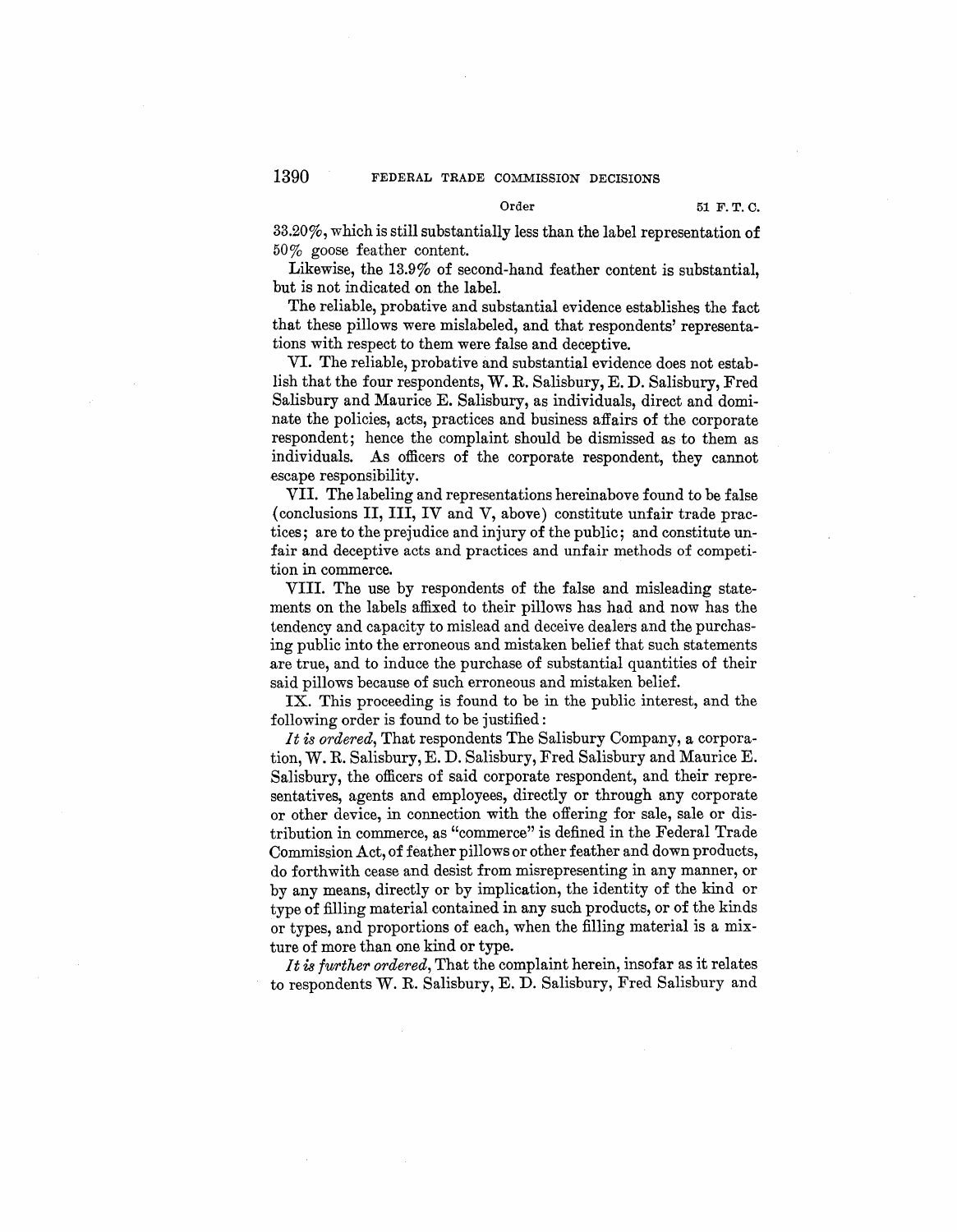## 1380 Appeal

**Maurice E. Salisbury individually, be, and the same hereby is, dis**missed.

## **ON APPEAL FROM INITIAL DECISION**

# By SECREST, COMMISSIONER:

This is one of a group of ten cases, all tried and considered together, involving the use on labels of allegedly false and deceptive representations with respect to the filling materials contained in feather and down pillows. The hearing examiner having filed his initial decision in which he found that the respondents have in fact mislabeled certain of their pillows and in which he included an order directing them to forthwith cease and desist from such practices, the respondents appealed. The case was heard on the appeal brief and opposing brief filed by counsel supporting the complaint and oral arguments of counsel.

Among the pillows manufactured and sold by respondents in commerce were certain pillows identified on their labels as containing new material consisting of goose feathers. Analyses of samples of the filling material contained in two of them showed that they were composed in substantial part of materials other than goose feathers. While the hearing examiner correctly concluded that the goose feather content of those pillows was deficient and that they were mislabeled, the hearing examiner in determining the percentages of goose feathers present excluded from his computations, among other matters, the quantities shown of second-hand feathers and certain feathers which were broken, damaged or slightly injured. Even though the allegedly damaged feathers and second-hand feathers had been included and considered as goose feathers, the amounts as there represented would not have brought the goose feather content into conformity with the labels. Hence, the hearing examiner's action in those respects did not constitute prejudicial error. Accordingly, no determination is required as to whether the record would adequately support conclusions that the content of broken, damaged, and injured feathers designated in each of the analyses under an aggregate percentage figure has in fact constituted damaged feathers as that term is understood in the feather and down industry. The Commission, furthermore, is of the view that the hearing examiner correctly found that certain of respondents' pillows contained substantial quantities of second-hand feathers and that the respondents' failure to reveal the presence thereof was deceptive and constituted mislabeling.

The remaining issues presented under the appeal are essentially similar to those considered in the matters of Burton-Dixie Corpora-

423783-58-89